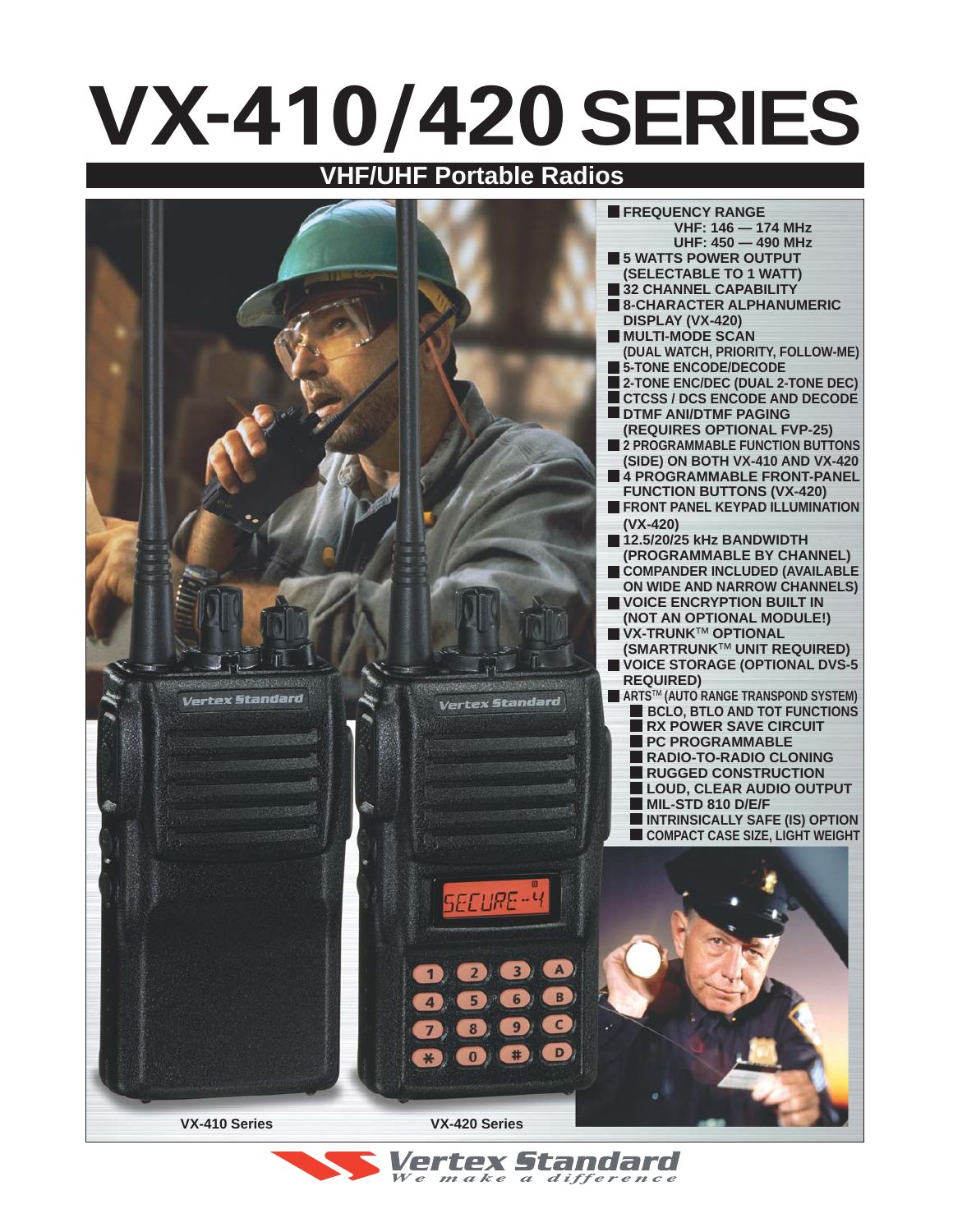## **VX-410/420 SERIES VHF/UHF Portable Radios**

**The VX-410/420 Series of 32-Channel VHF/UHF Portables features 5 Watts of Power Output and a host of leading-edge built-in features for demanding business/industry and public safety applications. Included as standard features are Dual 2-Tone Decode, 2-Tone Encode, 5-Tone Encode/Decode, Encryption, Voice Compander, and Multi-mode Scanning. The VX-410/420 may be programmed, by channel, for 12.5/20/25 kHz channel spacing, and for simplex or split operation.**

**The deluxe VX-420 version features an eight-character alphanumeric display, 4 additional programmable keys and illuminated keypad. Both the VX-410 and VX-420 are available in Intrinsically Safe versions, and all are built with legendary Vertex ruggedness and unmatched cost-performance.**

## **HIGH PERFORMANCE**

### **5 WATTS POWER OUTPUT**

The VX-410/420 Portables produce a full 5 Watts of power output, with an additional selection of 1 Watt available for increased battery life when higher power is not required.

#### **12.5/20/25 kHz BANDWIDTH (PROGRAMMABLE BY CHANNEL)**

When programming radios for use in different jurisdictions or geographical regions, the VX-410/420 Portables may be programmed, channel by channel, for 12/5, 20, or 25 kHz channel spacing environments, with both bandwidth and deviation automatically set according to each channel s requirements.

#### **LEADING-EDGE DESIGN**

Crafted with care for use in areas of severe RF pollution, the VX-410/420 Portables include excellent adjacent-channel selectivity and immunity from Intermodulation, along with TIAcompliant ±2.5 ppm frequency stability.

#### **LOUD 500 mW AUDIO OUTPUT**

Ideal for reception in noisy environments, the VX-410/420 Portables' high-powered audio is coupled to a large internal speaker, assuring solid copy throughout difficult crowd control, fire, or sporting-event operations.

#### **LONG-LIFE LITHIUM-ION BATTERY (1600 mAh)**

The VX-410/420 Portables may be equipped with advanced FNB-V67 Lithium-Ion Battery Packs with 1600 mAh of capacity, for operating times of up to ten hours or more, even when using 5 Watts (5-5-90 duty cycle).

## **VERSATILITY**

The 32-channel capacity of the VX-410/420 Portables includes

quick access, and the channelspecific information loaded during programming minimizes the extra keystrokes required on competing models. Two banks of 16 channels each are provided for convenient channel access.



#### **PROGRAMMABLE "SOFT" KEYS**

Two buttons on the side panel of the VX-410 may be custom-programmed for specific functions needed in your application. The VX-420 additionally provides four front-panel programmable keys, for a total of six available custom buttons.

#### **OPTIONAL TRUNKING CAPABILITY**

Installation of the optional SmarTrunk® module enables use of the VX-410/420 on systems equipped for VX-Trunk operation.

#### **DUAL 2-TONE AND 5/6-TONE SYSTEMS BUILT IN**

For smooth integration into advanced radio systems, the VX-410/420 Portables are equipped with 2-Tone Encode/Decode, Dual 2-Tone Decode, as well as 5/6-Tone Encode/Decode circuitry. In addition, DTMF ANI and DTMF Paging capability is also available through installation of the optional FVP-25 DTMF Pager Unit.

## **EASY USER INTERFACE**

**ADVANCED 8-CHARACTER ALPHANUMERIC DISPLAY** Providing an Alphanumeric Channel Label of up to 8 characters, the LCD display also provides convenient operating function icons to provide instant recognition of radio status.

#### **ERGONOMIC CONSTRUCTION**

The carefully-engineered case construction features a gently rounded shape for a solid grip, whether the radio is wet or dry. Its over-sized keys are easy to activate, and the operating firmware has been carefully shaped by years of feedback from public safety, business, industry, and government users.

#### **KEY LOCK**

A Soft key may be programmed as a Key Lock control, to prevent inadvertent channel change or unwanted activation/deactivation of functions. This is especially valuable in surveillance operations, where the radio may be concealed and subject to accidental pressure on its keys.

#### **RADIO TO RADIO CLONE FEATURE**

For quick programming of the VX-410/420 radios for an emergency task force, the Clone feature allows copying of all channel and configuration data from one VX-410/420 to another, using the optional CT-27 Cloning Cable. **32 CHANNEL CAPACITY** 

## **SECURITY**

#### **BUILT-IN ENCRYPTION**

The built-in Encryption circuit provides security for your important public safety and private security communications, and it may be enabled at the time of radio programming by the dealer.

#### **OPTIONAL VOICE RECORDER**

The optional DVS-5 Voice Recorder Unit allows you to record and store up to 120 seconds of incoming receiver audio, ideal for keeping an audible record of an important message. Audio may be saved either as a one-time 2-minute recording, or a constantly refreshing "last 120 seconds" recording may be made.

#### **PROGRAMMING SECURITY**

Cloning capability may be disabled at the time of programming, to prevent unauthorized access to channel data. The transceiver also may be programmed with an access password, to prevent unauthorized attempts to gain access to channel data via computer programming.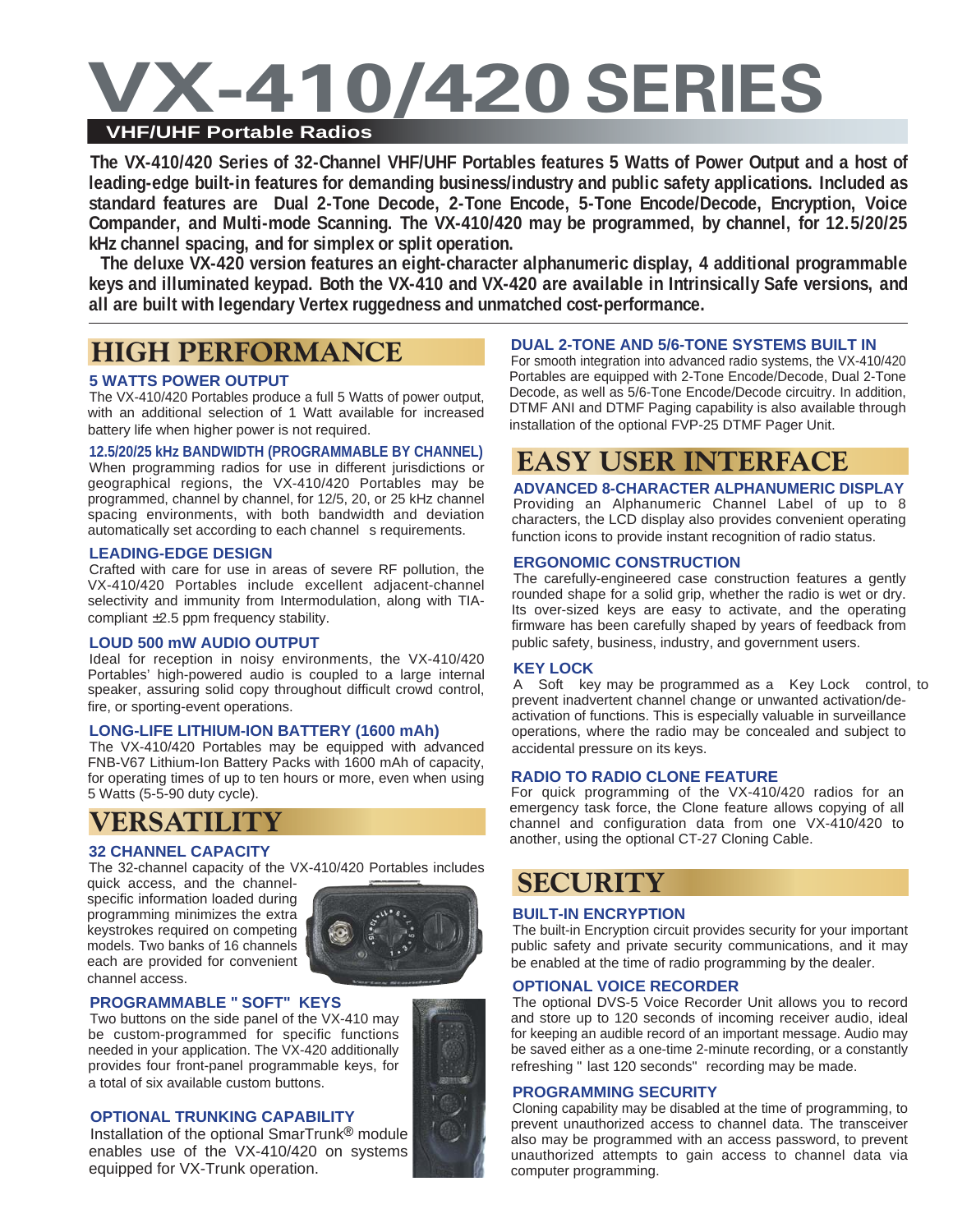## **DURABLE CONSTRUCTION**

#### **ULTRA COMPACT**

The VX-410/420 Series Portables features and performance are housed in an ultrarugged, compact case measuring only 2.3" (W) x 4.3" (H) x 1.2" (D), and weighing less than of a pound with the standard FNB-V57 Battery.

#### **MIL-STD RATED**

Designed for use under the most demanding conditions, the VX-410/420 Portables are built in compliance with MIL-STD 810 D/E/F specifications for reliable operation in environments including shock, vibration, high and low temperature, low pressure, rain, humidity, salt fog, and dust.

#### **INTRINSICALLY SAFE (IS) VERSIONS AVAILABLE** (pending)

The VX-410/420 Portables are also available in Intrinsically Safe (IS) versions, for leadingedge communications capability in hazardous operating situations. Included in the IS certification for the VX-410/420 is approval for use in dangerous hydrogen and acetylene environments.

**VX-410 Series VX-420 Series**

**Vertex Standard** 

**ACTUAL SIZE**

**JEWELR** 

6

9

#

**Vertex Standard** 

**SECURE-4** 

8

 $\bf{0}$ 

A

B

 $\mathbf{C}$ 

D